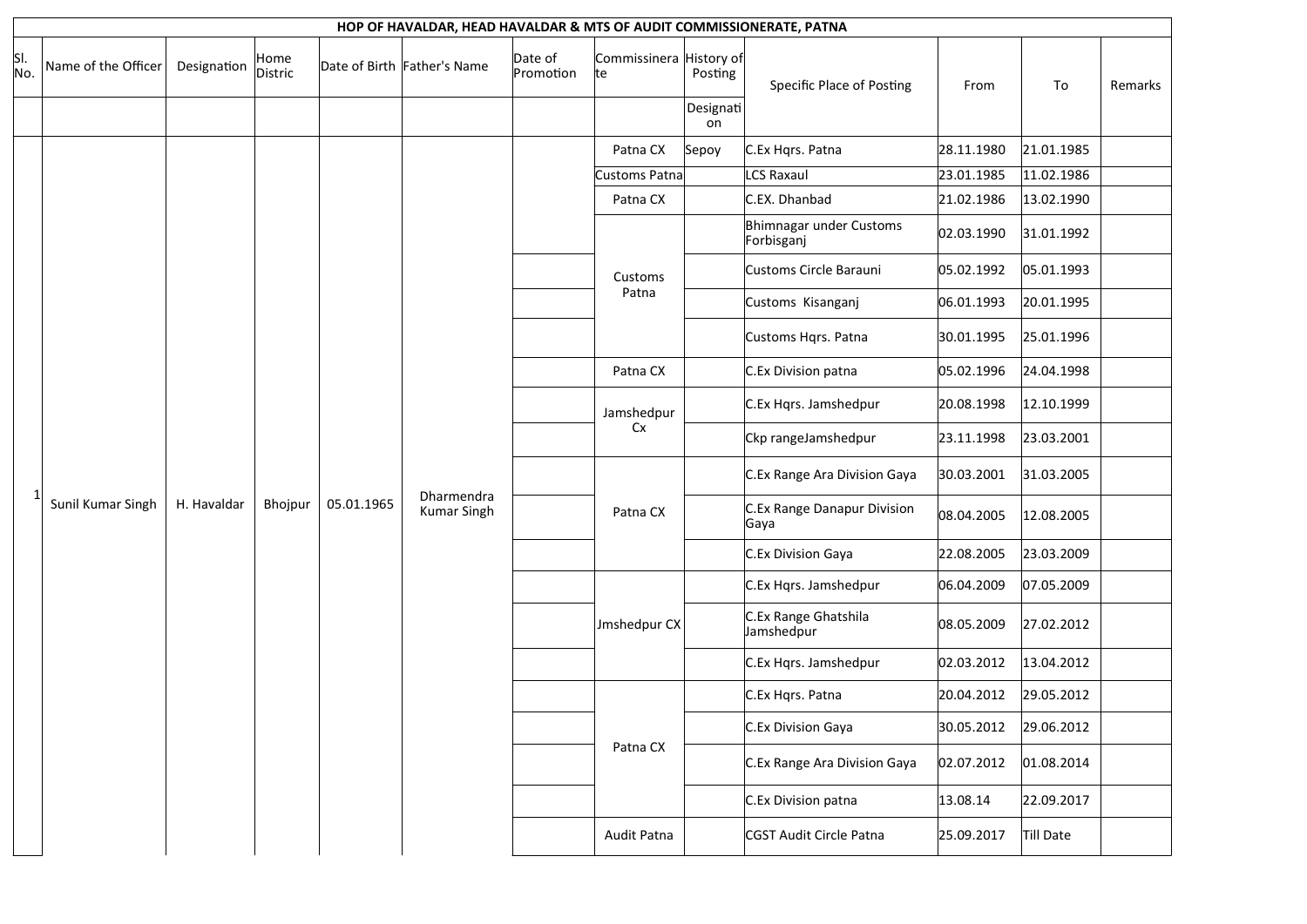|   |                     |             |         |                      |                      |            | Ranchi CX        | Sepoy    | Central Excise Hqrs. Ranchi              | 25.03.2004 | 29.04.2005 |
|---|---------------------|-------------|---------|----------------------|----------------------|------------|------------------|----------|------------------------------------------|------------|------------|
|   |                     |             |         |                      |                      |            | Patna CX         |          | C.Ex Division Bhagalpur                  | 09.05.2005 | 13.04.2007 |
|   |                     |             |         |                      |                      |            |                  |          | Customs Circle Bhagalpur                 | 23.04.2007 | 07.05.2009 |
|   |                     |             |         |                      |                      |            | Customs          |          | <b>LCS Raxaul</b>                        | 14.05.2009 | 08.06.2011 |
|   | Srivats Kumar singh | H. Havaldar |         | Bhagalpur 15.01.1969 | Sachidanand<br>Singh |            | Patna            |          | Customs Circle Navgachhia                | 20.06.2011 | 02.08.2013 |
|   |                     |             |         |                      |                      |            |                  |          | C.Ex Hqrs. Ranchi                        | 21.10.2013 | 01.11.2013 |
|   |                     |             |         |                      |                      |            |                  |          | C.Ex Division Dhanbad                    | 16.06.2014 | 09.06.2015 |
|   |                     |             |         |                      |                      |            | Ranchi CX        |          | C.EX Division Dhanbad II                 | 12.06.2015 | 06.07.2017 |
|   |                     |             |         |                      |                      |            | Audit Patna      |          | CGST Audit Comm. (Hqrs.)<br>Patna        | 17.07.2017 | Till date  |
|   |                     |             |         |                      |                      |            |                  |          |                                          |            |            |
|   |                     |             |         | 01.01.1961           |                      |            | Patna CX         | Sepoy    | C.Ex (Hars.) Patna                       | 02.07.1984 | 22.09.1984 |
|   |                     |             |         |                      |                      |            |                  |          | Customs Div. Forbisganj                  | 22.09.1984 |            |
|   |                     |             |         |                      |                      |            |                  |          | LCS Jogbani under Cust. F'ganj           | 16.01.1989 | 11.01.1991 |
|   |                     |             |         |                      |                      |            | Customs          |          | C.EX Purnea                              | 17.01.1991 | 27.01.1994 |
|   |                     |             | Katihar |                      |                      |            | Patna            |          | Customs Purnea                           | 28.01.1994 | 29.01.1996 |
|   |                     | H. Havaldar |         |                      |                      |            |                  |          | Customs Katihar                          | 02.02.1996 | 15.01.1998 |
|   |                     |             |         |                      |                      |            |                  |          | Customs Barauni                          | 19.01.1998 | 04.04.2000 |
|   |                     |             |         |                      |                      |            | Ranchi CX        |          | C.EX Dhanbad                             | 06.04.2000 | 03.05.2002 |
|   |                     |             |         |                      |                      | 09.01.2004 |                  | Havildar | C.EX Purnea                              | 13.05.2002 | 19.03.2004 |
|   |                     |             |         |                      |                      |            |                  |          | Customs Barhi                            | 17.05.2004 | 01.03.2005 |
| 3 | Lila Nand Singh     |             |         |                      | Tej Narain Singh     |            | Customs          |          | LCS Jainagar                             | 17.03.2005 | 30.04.2007 |
|   |                     |             |         |                      |                      |            | Patna            |          | Customs Purnea                           | 07.05.2007 | 29.05.2009 |
|   |                     |             |         |                      |                      |            |                  |          | Customs Katihar                          | 09.06.2009 | 21.05.2010 |
|   |                     |             |         |                      |                      |            | Ranchi CX        |          | C.Ex (Hqrs.) Ranchi                      | 09.06.2010 | 25.05.2012 |
|   |                     |             |         |                      |                      |            |                  |          | Customs Circle Purnea                    | 30.08.2012 | 06.06.2014 |
|   |                     |             |         |                      |                      | 11.09.2014 | Customs<br>Patna |          | H.Havilda LCS Jogbani under Cust. F'ganj | 17.06.2014 | 27.05.2016 |
|   |                     |             |         |                      |                      |            |                  |          | Customs Circle Katihar                   | 06.06.2016 | 27.07.2018 |
|   |                     |             |         |                      |                      |            | Audit Patna      |          | Audit Circle Bhagalpur                   | 07.08.2018 | Till date  |
|   |                     |             |         |                      |                      |            |                  |          |                                          |            |            |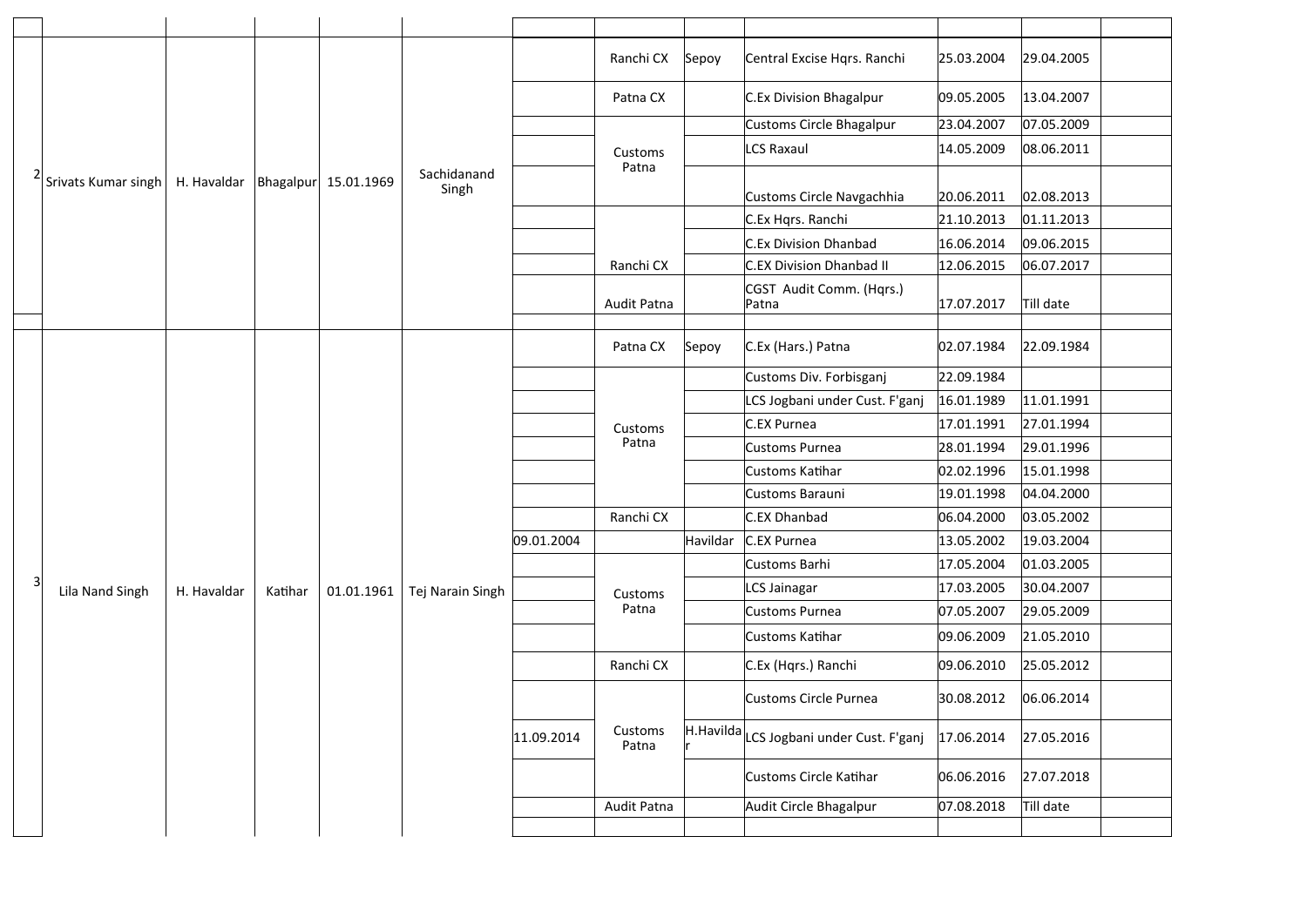|                |                         |             |         |                  |              |                                                     | Jamshedpur<br><b>CX</b> | Sepoy        | C.Ex (Hqrs) Jamshedpur                                   | 09.07.1992 | 29.01.1996 |  |
|----------------|-------------------------|-------------|---------|------------------|--------------|-----------------------------------------------------|-------------------------|--------------|----------------------------------------------------------|------------|------------|--|
|                |                         |             |         |                  |              |                                                     |                         |              | Customs Valmikinagar                                     | 07.02.1996 | 16.01.1998 |  |
|                |                         |             |         |                  |              |                                                     | Customs<br>Patna        |              | Customs Purnea                                           | 17.01.1998 | 31.03.2000 |  |
|                |                         |             |         |                  |              |                                                     |                         |              | LCS Jainagar Under Customs<br>Div. Muzaffarpur           | 11.04.2000 | 13.05.2002 |  |
|                | Jagdish Kumar<br>Pandit |             |         |                  |              |                                                     | Patna CX                |              | C.Ex Division Bhagalpur                                  | 23.05.2002 | 18.05.2005 |  |
|                |                         | H. Havaldar |         |                  |              |                                                     |                         |              | Customs Bhagalpur                                        | 19.05.2005 | 30.03.2007 |  |
|                |                         |             |         | Customs<br>Patna |              |                                                     |                         |              | LCS Raxaul under Customs Div.<br>Motihari                | 07.04.2007 | 30.04.2009 |  |
|                |                         |             |         |                  |              |                                                     |                         |              | Customs Sikta under Customs<br>Div. Motihari             | 08.05.2009 | 24.06.2009 |  |
|                |                         |             |         |                  |              | Customs Navgachhia under<br>Customs Div. Forbisganj | 02.07.2009              | 17.06.2011   |                                                          |            |            |  |
| $\overline{4}$ |                         |             | Katihar | 13.06.1971       | Rangu Pandit |                                                     | Ranchi CX               | $\mathsf{r}$ | C.EX Hqrs. Ranchi                                        | 27.06.2011 | 02.07.2012 |  |
|                |                         |             |         |                  |              |                                                     | Customs                 |              | Customs Circle Katihar under<br>Customs Div. Forbisganj  | 13.07.2012 | 30.05.2014 |  |
|                |                         |             |         |                  |              | 08.09.2014                                          |                         |              | H.Havilda LCS Raxaul under Customs Div.<br>Motihari      | 09.06.2014 | 06.06.2016 |  |
|                |                         |             |         |                  |              |                                                     | Patna                   |              | Customs (Hqrs.) Patna                                    |            | 21.07.2017 |  |
|                |                         |             |         |                  |              |                                                     |                         |              | LCS Galgalia under Customs Div. 31.07.2017<br>Forbisganj |            | 27.07.2018 |  |
|                |                         |             |         |                  |              |                                                     | Audit Patna             |              | CGST & CX Audit (Hqrs.) Patna                            | 07.08.2018 | Till date  |  |
|                |                         |             |         |                  |              |                                                     |                         |              |                                                          |            |            |  |
|                |                         |             |         |                  |              |                                                     |                         |              |                                                          |            |            |  |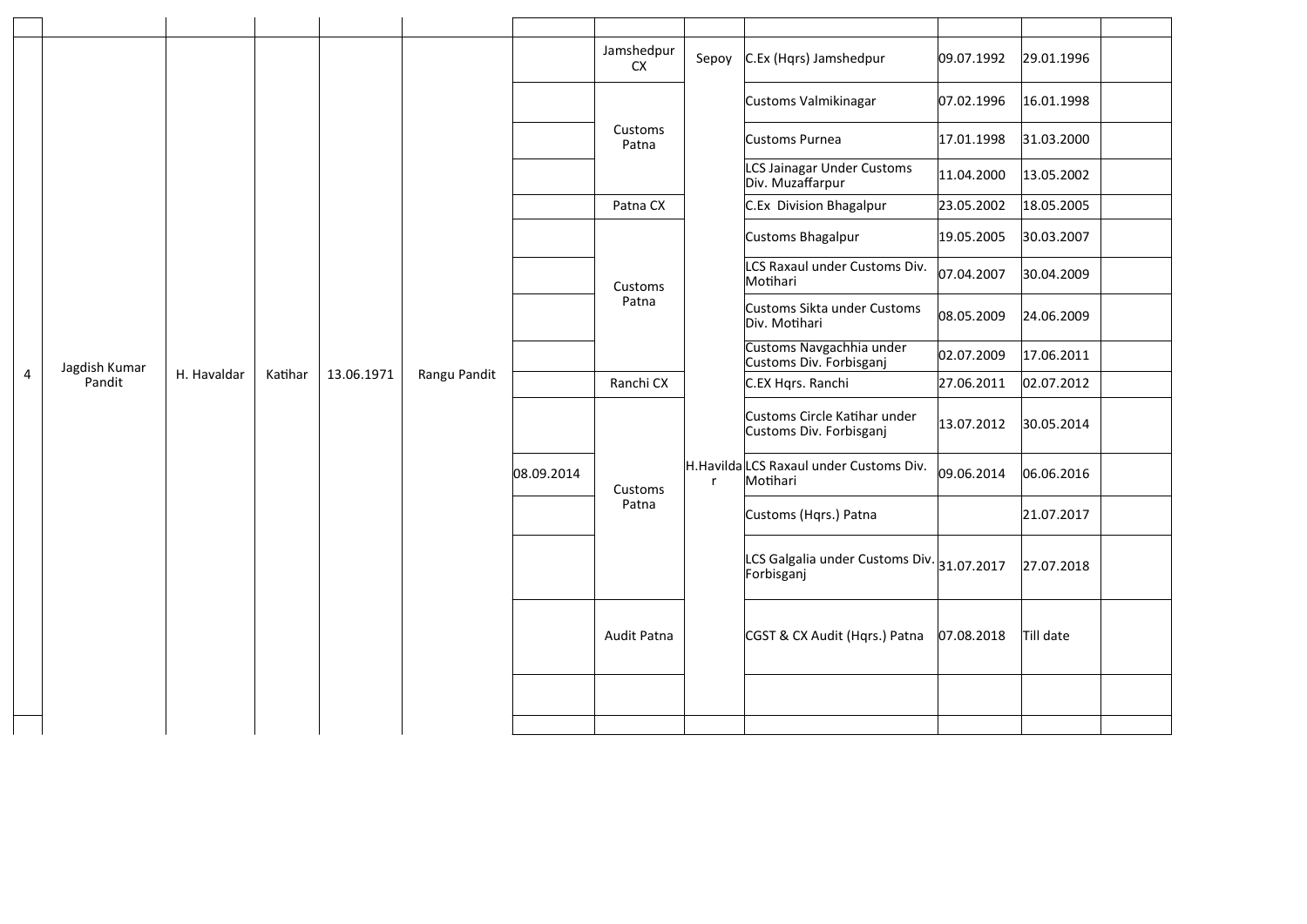|              |               |            |       | Motihari   12.07.1974 |                              |            | Patna CX         | <b>MTS</b> | C.Ex.(H) Patna                            | 19.12.13              | 16.01.15   |  |
|--------------|---------------|------------|-------|-----------------------|------------------------------|------------|------------------|------------|-------------------------------------------|-----------------------|------------|--|
| $\mathsf{S}$ | Ranjan Kumar  | <b>MTS</b> |       |                       | Hari Narayan<br>Prasad Singh |            | Audit Patna      |            | Audit Hqrs, Patna                         | 19.01.15              | Till date  |  |
|              |               |            |       |                       |                              |            |                  |            |                                           |                       |            |  |
|              |               |            |       |                       | Rameshwar<br>Prasad          |            | Customs          | Sepoy      | Customs (Hqrs) Patna                      | 26.11.1984            | 14.03.1988 |  |
|              | Sharwan Kumar |            |       |                       |                              |            | Patna            |            | LCS Raxaul under Customs Div.<br>Motihari | 15.03.1988            | 01.02.1990 |  |
|              |               |            |       |                       |                              |            |                  |            | Customs Araria                            | 11.02.1990            | 21.02.1991 |  |
|              |               |            |       | 18.01.1960            |                              |            | Patna CX         |            | C.Ex Division Patna                       | 12.03.1991            | 19.01.1994 |  |
|              |               |            |       |                       |                              |            | Customs<br>Patna |            | Customs Kisanganj                         | 27.01.1994            | 29.01.1996 |  |
|              |               |            |       |                       |                              |            |                  |            | Customs Betia                             | 18.04.1996            | 21.01.1998 |  |
|              |               |            |       |                       |                              |            |                  |            | Customs Katihar                           | 28.01.1998            | 21.02.2000 |  |
|              |               |            |       |                       |                              |            |                  |            | C.Ex Deoghar                              | 28.02.2000            | 30.04.2002 |  |
| $6 \mid$     |               | Havl       | Patna |                       |                              |            | Patna CX         |            | C. Ex Patna                               | 09.05.2002            | 24.03.2003 |  |
|              |               |            |       |                       |                              |            | Customs<br>Patna |            | Customs Div. Patna                        | 25.03.2003 01.03.2005 |            |  |
|              |               |            |       |                       |                              |            |                  |            | Cuttoms Laukha                            | 03.03.2005            | 13.04.2006 |  |
|              |               |            |       |                       |                              |            |                  |            | <b>Customs Patna</b>                      | 21.04.2006            | 28.03.2007 |  |
|              |               |            |       |                       |                              |            |                  |            | LCS Bhimnagar                             | 30.03.2007            | 14.05.2009 |  |
|              |               |            |       |                       |                              |            | Patna CX         |            | C.Ex Division Gaya                        | 20.05.2009            | 14.09.2011 |  |
|              |               |            |       |                       |                              |            |                  |            | LCS Bargainia                             | 15.09.2011            | 21.08.2013 |  |
|              |               |            |       |                       |                              | 08.09.2014 | Customs          | H. Havl.   | Customs Circle Sikta                      | 02.09.2013            | 24.04.2015 |  |
|              |               |            |       |                       |                              |            | Patna            |            | LCS Sonbarsa                              | 27.04.2015            | 03.07.2017 |  |
|              |               |            |       |                       |                              |            |                  |            | GIA Customs Gaya                          | 13.07.2017            | 19.07.2018 |  |
|              |               |            |       |                       |                              |            | Audit Patna      |            | CGST & CX Audit (Hqrs.) patna             | 24.07.2018            | Till date  |  |
|              |               |            |       |                       |                              |            |                  |            |                                           |                       |            |  |
|              |               |            |       |                       |                              |            |                  |            |                                           |                       |            |  |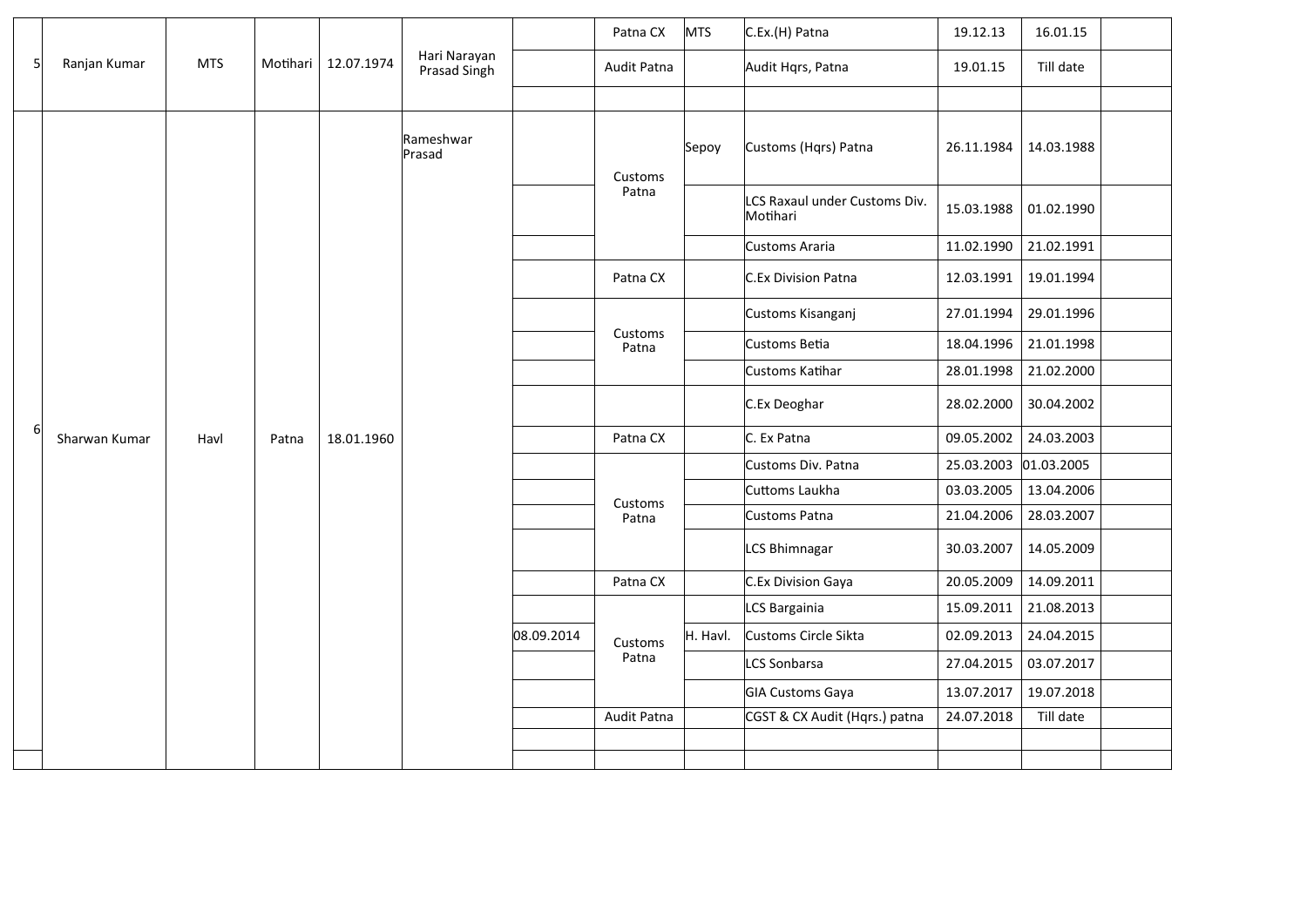|   |                        |             |         |            |                           |            |             | <b>MTS</b> | C.Ex.(H) Patna                | 19.12.13              | 12.02.2014 |
|---|------------------------|-------------|---------|------------|---------------------------|------------|-------------|------------|-------------------------------|-----------------------|------------|
|   |                        |             |         |            |                           |            | Patna CX    |            | Cex Div, Muzaffarpur          | 13.02.2014            | 23.07.2015 |
|   |                        |             |         |            |                           |            |             |            | Cex (H), Ranchi-II            | 28.07.2015 07.08.2015 |            |
|   | 7Suman Kumar Singh MTS |             | Chhapra | 09.02.1972 | Late Ram<br>Ayodhya Simgh |            | Ranchi CX   |            | Cex (Bokaro div), Ranchi-II   | 10.08.2015            | 03.06.2016 |
|   |                        |             |         |            |                           |            | Audit Patna |            | Audit Hqrs, Patna             | 14.06.2016            | Till date  |
|   |                        |             |         |            |                           |            |             |            |                               |                       |            |
|   |                        |             |         |            |                           |            | Patna Cx    | Sepoy      | C.Ex (H) Patna                | 01.06.1984            | 18.07.1984 |
|   |                        |             |         |            |                           |            |             |            | C.Ex Division Gaya            | 18.07.1984            | 19.02.1988 |
|   |                        |             |         |            |                           |            |             |            | Customs Circle, Purnea        | 22.02.1988 05.01.1991 |            |
|   |                        |             |         |            |                           |            |             |            | LCS Raxaul                    | 07.01.1991 20.01.1993 |            |
|   |                        |             |         |            |                           |            |             |            | LCS Bairgania                 | 29.01.1993            | 31.01.1994 |
|   |                        |             |         |            |                           |            |             |            | C.EX (H) Patna                | 30.03.1994            | 25.02.1998 |
|   |                        |             |         | 01.03.1961 |                           |            |             |            | Customs Div. Forbisganj       | 20.04.1998            | 29.02.2000 |
|   |                        |             |         |            |                           |            |             |            | Customs Div. Patna            | 19.06.2000            | 31.01.2003 |
|   |                        |             |         |            |                           | 09.01.2004 |             | Havildar   | Customs Circle, Kisanganj     | 03.02.2003            | 17.03.2004 |
|   |                        |             |         |            |                           |            |             |            | C.Ex Ranchi                   | 24.05.2004            | 31.03.2006 |
|   |                        |             |         |            |                           |            |             |            | Customs Circle, Sugauli       | 12.04.2006            | 30.04.2008 |
|   |                        |             |         |            |                           |            |             |            | LCS Galgalia                  | 16.05.2008 21.05.2010 |            |
|   |                        |             | Gaya    |            |                           |            |             |            |                               |                       |            |
| 8 | <b>Bharat Paswan</b>   | H. Havildar |         |            | Ramprit Paswan            |            |             |            | Customs Circle Thakuganj      | 14.06.2010 03.06.2011 |            |
|   |                        |             |         |            |                           |            |             |            | Customs Circle Kisanganj      | 06.06.2011            | 19.08.2011 |
|   |                        |             |         |            |                           |            |             |            | Customs Div. Muzaffarpur      | 19.10.2011            | 14.12.2011 |
|   |                        |             |         |            |                           |            |             |            | Customs Hqrs. Patna           | 28.05.2012            | 03.05.2013 |
|   |                        |             |         |            |                           |            |             |            | Custosm Div. Motihari         | 03.05.2013            | 30.05.2014 |
|   |                        |             |         |            |                           |            |             |            | LCS Raxual                    | 02.06.2014            | 02.06.2016 |
|   |                        |             |         |            |                           |            |             |            | Customs Circle, Kisanganj     | 13.06.2016            | 20.07.2018 |
|   |                        |             |         |            |                           |            |             |            | Customs Hqrs Patna            | 31.07.2018            | 13.11.2019 |
|   |                        |             |         |            |                           |            |             |            | CGST & CX Audit (Hqrs.) patna |                       | Till date  |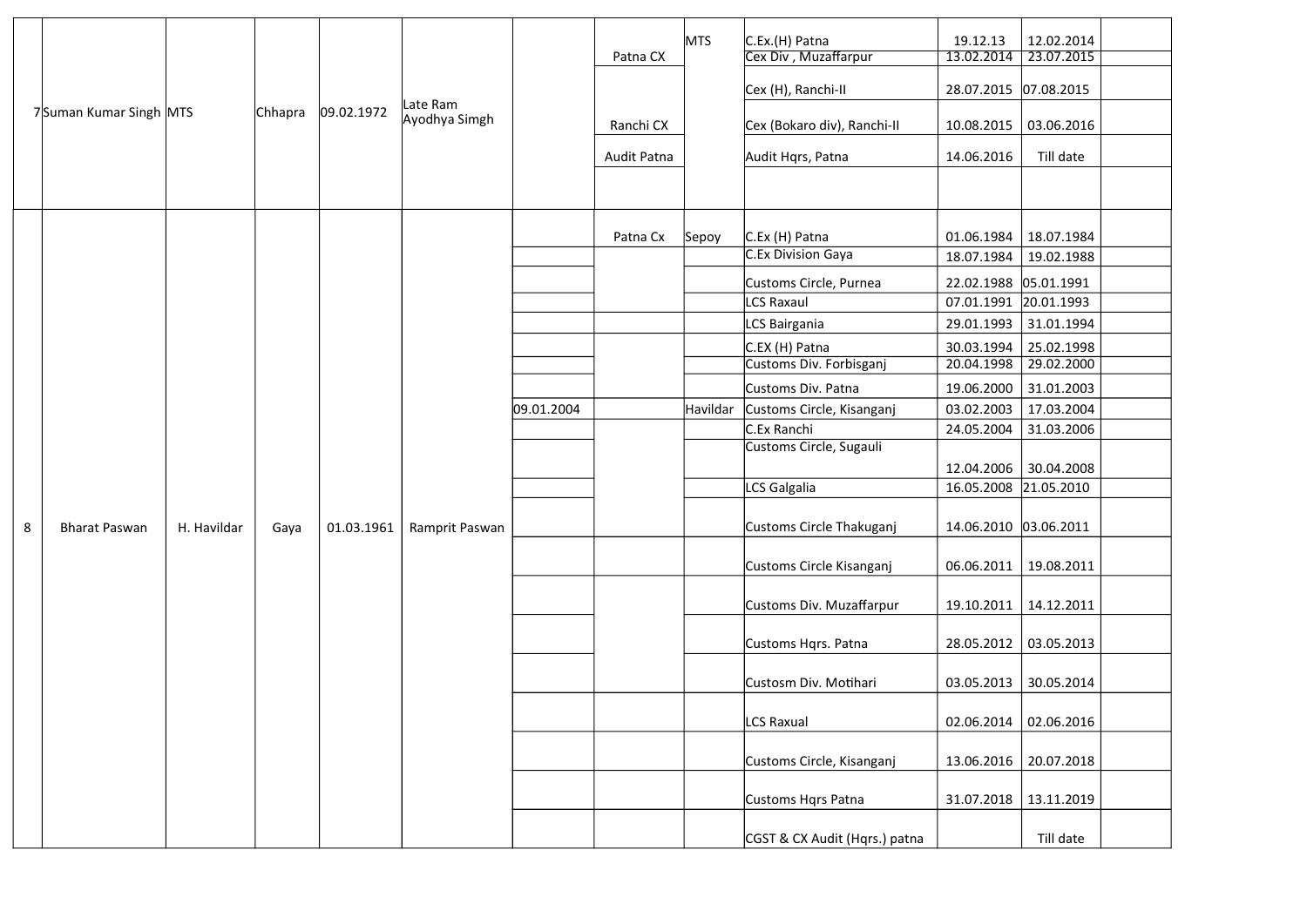|   |                          |         |           |            |                 |            |                         | Sepoy    | Customs Div. Muzaffarpur              | 26.11.1984                          |            |  |
|---|--------------------------|---------|-----------|------------|-----------------|------------|-------------------------|----------|---------------------------------------|-------------------------------------|------------|--|
|   |                          |         |           |            |                 |            | Customs<br>Patna        |          | Customs Samstipur                     | 04.04.1985                          | 01.02.1990 |  |
|   |                          |         |           |            |                 |            | Patna CX                |          | C.Ex (Hqrs) Patna                     | 01.02.1990 14.01.1992               |            |  |
|   |                          |         |           |            |                 |            |                         |          | LCS Raxaul under Customs Div.         |                                     |            |  |
|   |                          |         |           |            |                 |            |                         |          | Motihari                              | 15.01.1992 01.02.1994               |            |  |
|   |                          |         |           |            |                 |            |                         |          | Customs Div. Muzaffarpur              | 01.03.1994                          | 10.01.1997 |  |
|   |                          |         |           |            |                 |            | Customs<br>Patna        |          | Customs Div. Forbisganj               | 17.02.1997                          | 28.01.1998 |  |
|   |                          | H.Havl. |           |            | Babu Lal Mishra |            |                         |          | C.EX Sector Hasanpur                  | 09.02.1998                          | 16.03.2000 |  |
|   |                          |         |           | 04.06.1962 |                 |            | Jamshedpur<br><b>CX</b> |          | C.EX Jamshedpur-I                     | 06.04.2000                          | 10.05.2002 |  |
|   |                          |         |           |            |                 |            |                         |          | Customs Circle Darbhanga              | 13.05.2002                          | 12.03.2004 |  |
|   | Krishna Chandra<br>Kumar |         |           |            |                 |            |                         |          | Customs Circle Siwan                  | 22.03.2004                          | 21.03.2006 |  |
| 9 |                          |         | Samstipur |            |                 |            |                         |          | Customs Circle Laukha                 | 17.04.2006                          | 13.04.2007 |  |
|   |                          |         |           |            |                 | 31.10.2007 |                         | Havildar | Customs (Hqrs). Patna                 | 30.04.2007                          | 28.05.2008 |  |
|   |                          |         |           |            |                 |            | Customs<br>Patna        |          | Customs Div. Laheriasarai             | 28.05.2008                          | 30.04.2010 |  |
|   |                          |         |           |            |                 |            |                         |          | C.Ex Ranchi                           |                                     |            |  |
|   |                          |         |           |            |                 |            | Ranchi CX               |          | C.EX Division Bokaro                  | 30.06.2010<br>08.10.2010 21.10.2011 | 29.09.2010 |  |
|   |                          |         |           |            |                 |            |                         |          |                                       |                                     |            |  |
|   |                          |         |           |            |                 |            |                         |          | Custom Circle Barauni                 | 24.10.2011 14.11.2014               |            |  |
|   |                          |         |           |            |                 |            |                         |          | Custioms (P) unit Madhubani           | 24.11.2014                          | 29.05.2015 |  |
|   |                          |         |           |            |                 |            |                         |          | LCS Pipraun under customs Div.        |                                     |            |  |
|   |                          |         |           |            |                 |            |                         |          | Muzaffarpur                           | 09.06.2015                          | 03.07.2017 |  |
|   |                          |         |           |            |                 |            | Customs Patna           |          | Custiom (P) Circle Purnea             | 29.08.2017                          | 27.07.2018 |  |
|   |                          |         |           |            |                 |            | Audit Patna             |          | CGST & CX Audit Circle<br>Muzaffarpur | 10.08.2018                          | Till date  |  |
|   |                          |         |           |            |                 |            |                         |          |                                       |                                     |            |  |